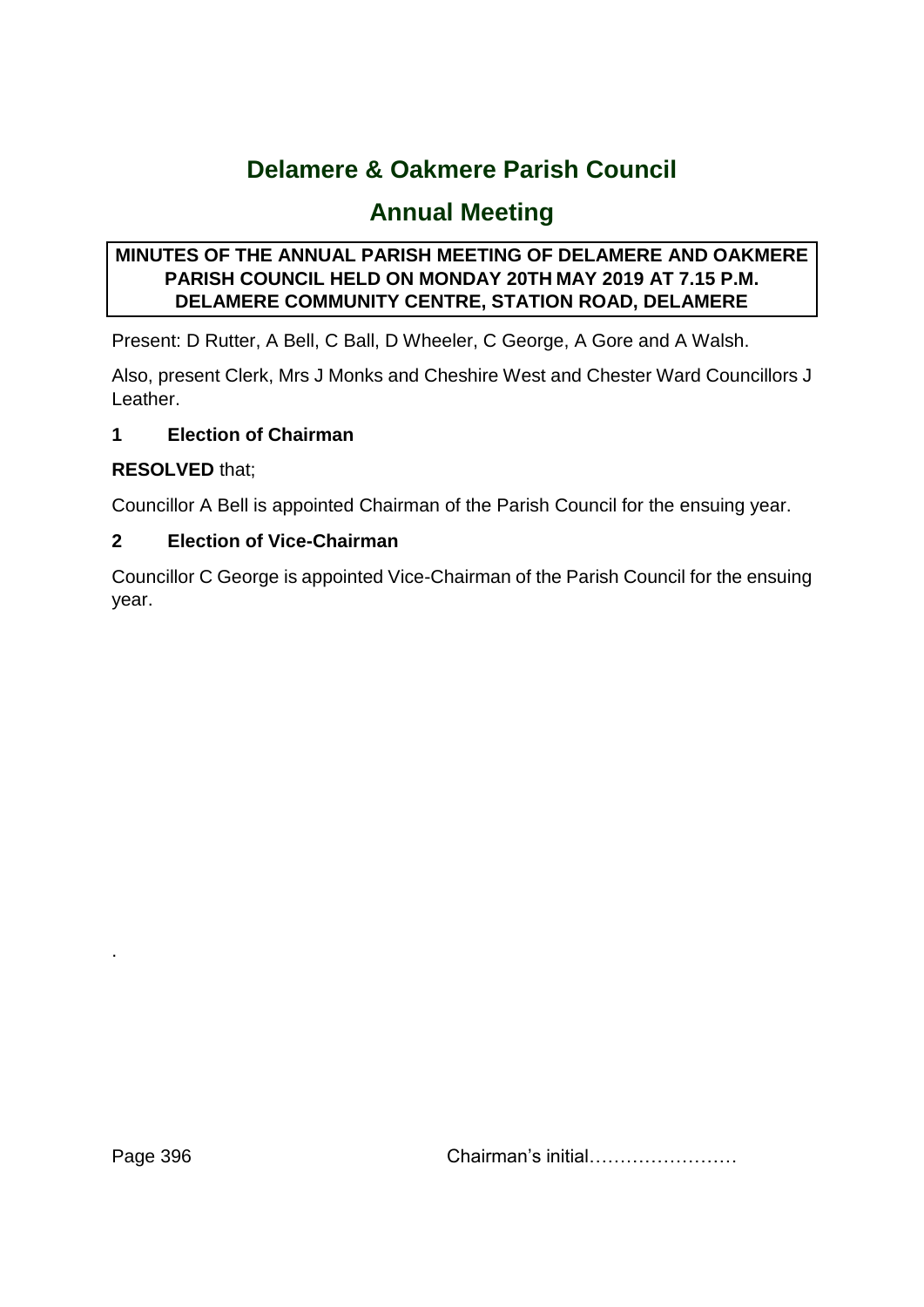# **Delamere & Oakmere Parish Council Meeting**

## **MINUTES OF THE MONTHLY, PARISH MEETING OF DELAMERE AND OAKMERE PARISH COUNCIL HELD ON MONDAY 20TH MAY 2019 AT 7.15P.M. DELAMERE COMMUNITY CENTRE, STATION ROAD, DELAMERE**

Present: Councillors D Rutter, A Bell, C Ball, D Wheeler, C George, A Gore and A Walsh.

Also, present Clerk, Mrs J Monks and Cheshire West and Chester Ward Councillors J Leather.

## **Public Speaking Time**

No members of the public were present.

## **1 Welcome and apologies for absence**

The Chairman of the Parish Council, Councillor A Bell welcomed everyone to the Parish Council meeting and thanked Councillor J Edwards for all his work as Chairman of the Parish Council.

Cheshire West and Chester Ward Councillor H Tonge sent his apology as he was unable to attend due to personal commitments. Councillor J Edwards sent his apology as he was unable to attend due to personal commitments.

## **2 Member's Code of Conduct and declarations of interest**

None declared.

## **3 Acceptance of Office**

Each Parish Councillor signed and dated an acceptance of office form following the election.

#### **4 Code of Conduct**

## **RESOLVED** that;

Delamere and Oakmere Parish Council adopts the Code of Conduct for Members adopted by Cheshire West and Chester Council on 26 July 2012 as the council's code of conduct under section 27(2) and 27(3) of the Localism Act 2011.

The clerk was requested to put the Code of Conduct on the website.

Page 397 Chairman's initial……………………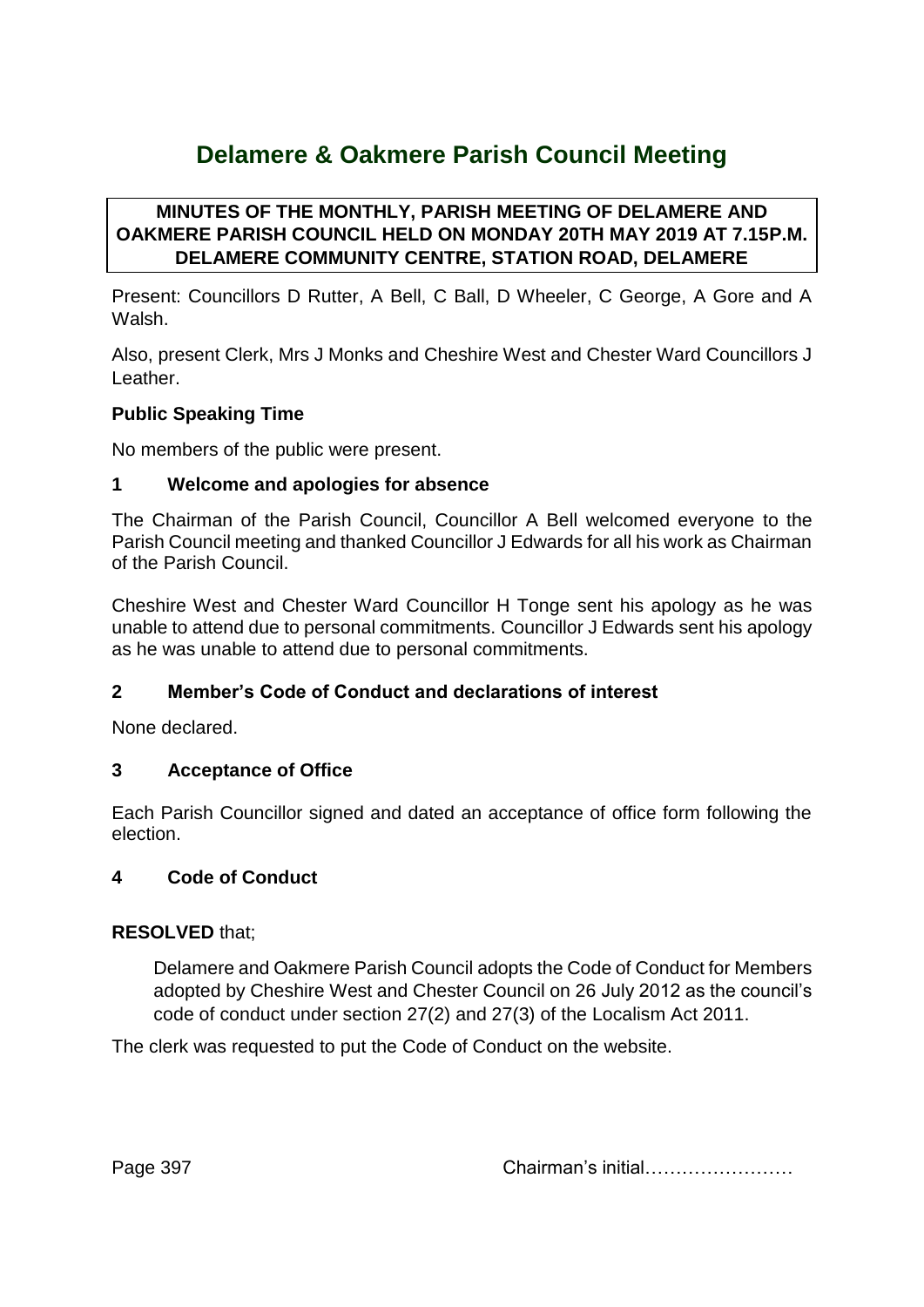## **5 Declaration of interest forms**

All councillors present completed a declaration of interest form. The clerk was requested to send copies of the declaration of interest forms to Cheshire West and Chester Council and a copy to Cheshire Association of Local Councils. All the declaration of interest forms will be put on the Parish Council's website.

## **6 General Power of Competence**

The clerk has a the Certificate in Local Council Administration (CilCA) qualification and all the Parish Councillors have been elected to the Parish Council.

## **RESOLVED** that;

The General Power of Competence was adopted for Delamere and Oakmere Parish Council.

## **7 Vacant Seats following election**

The clerk informed the Parish Council that there were four vacant seats all in the Oakmere ward. Interested parties were asked to send a covering letter with a CV to the clerk. The clerk was asked to do a poster for the Parish Council noticeboards and website and a request will be put in the next edition of the Delamere and Oakmere news.

## **8 Minutes of the last Parish Council meeting**

## **RESOLVED** that;

The minutes of the Parish Council meeting of Delamere and Oakmere Parish Council on Monday 15<sup>th</sup> April 2019 be approved as a correct record and the minutes of the Annual Parish Council meeting on Monday 15th April 2019 be approved as a correct record.

## **9 Progress Reports and Outstanding Items**

The clerk had received an email on 17<sup>th</sup> April 2019 from Forestry England Project Office for the Delamere Forest development and a meeting had been arranged for Wednesday 24<sup>th</sup> April 2019 for Parish Councillors to receive an update on plans.

The Head Teacher of Delamere Academy had confirmed that she would attend the next Parish Council meeting in June.

The Locality Officer at Cheshire West and Chester Council had provided some information relating to parking schemes that had been undertaken at other schools in Cheshire West and Chester.

Page 398 Chairman's initial……………………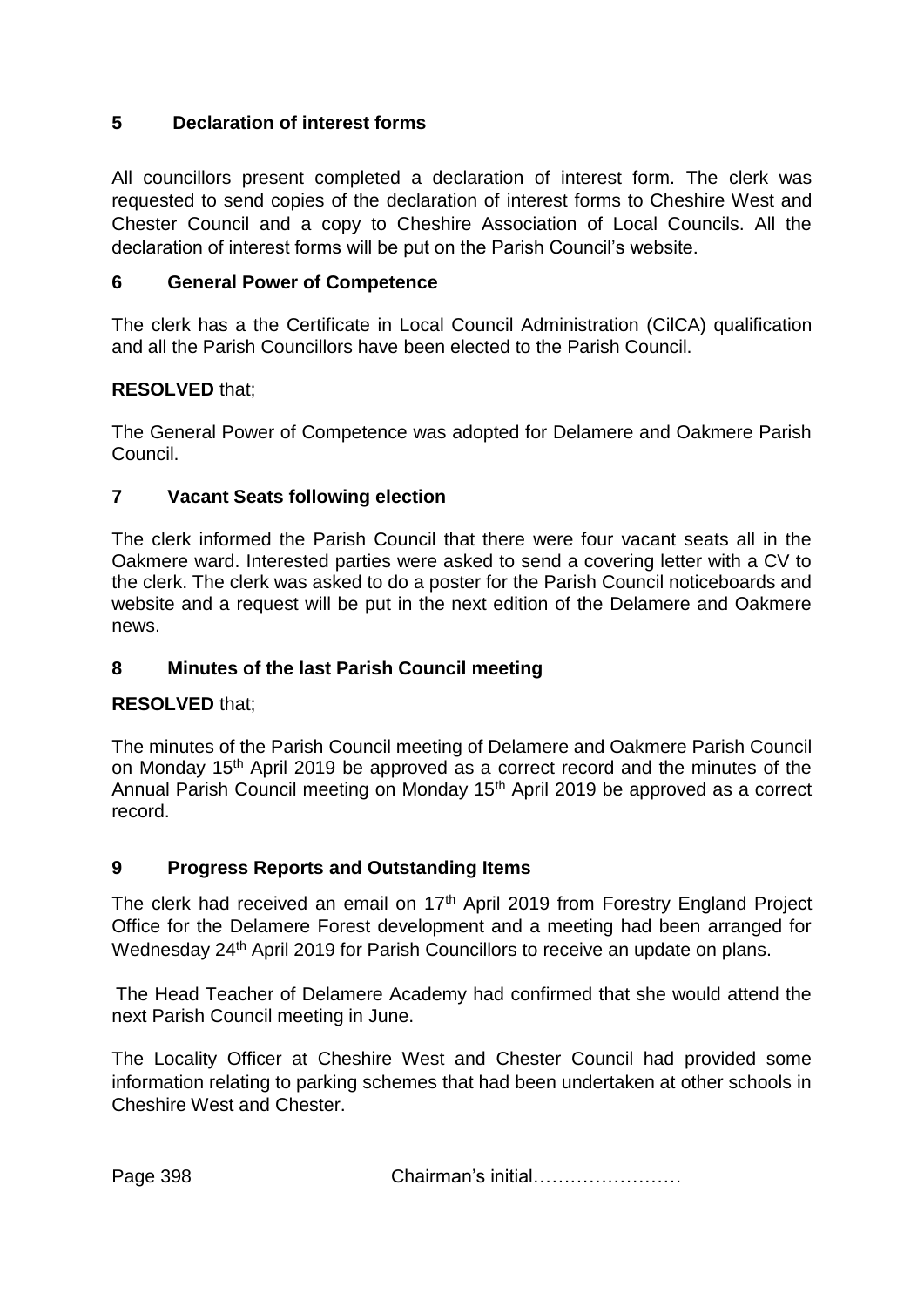The Planning Enforcement Officer at Cheshire West and Chester Council confirmed in an email received on  $7<sup>th</sup>$  May 2019 that she had looking into the planning issues raised by the Parish Council regarding the Court House development in Oakmere. The Planning Enforcement Officer has provided documents which were not available for public viewing which addresses the issues raised in connection with the development. The Planning Enforcement Officer has also confirmed that the site developer will be required to submit a non-material amendment application with regards to this site.

The clerk informed the Parish Council that there had been a Crown Farm Quarry Liaison meeting on Tuesday 14<sup>th</sup> May at 2pm. The clerk noted that Tarmac had offered to raise the grass verges on Stoneyford Lane. Councillor C Ball will discuss with residents first and then permission from Highways would be required. The clerk was asked to put this as an agenda item for the next Parish Council meeting.

The clerk informed the Parish Council that Parish Councillors had been invited to the Tarmac and Cheshire Wildlife Trust opening of the Crown Farm Discovery centre on 13th June 2019, 5.30pm until 7.30pm.

The clerk confirmed that the Local Network Steward from Cheshire West and Chester Council had inspected the footway in accordance with the Code of Practice for Highway Safety Inspections on Station Road in Delamere. The Local Network Steward is happy to meet someone on site to explain. This is being dealt with under fault number 4861209. Councillor D Wheeler confirmed he would meet the Local Network Stewart on site. Cheshire West and Chester Ward Councillor J Leather also stated that there were tree roots growing through the pavement and this was causing issues for a resident with a mobility scooter.

The clerk confirmed that some Councillors had visited the Marley Tiles site on 9<sup>th</sup> May 2019 and the site was progressing. There were concerns as there was no boundary between the site and the quarry and the lake. Tarmac had informed the Parish Council that it was likely that the lake would be enlarged in order to gain access to more sand. The clerk was asked to submit a request for hazard signage to be erected warning residents of the presence of the lake and its dangers. Councillor A Bell reported that the site was due for completion in August 2020 and the show house was due to open in June 2019.

#### **10 Annual Governance and Accountability Return 2018/19 Part three - Annual Governance Statement**

The Parish Council carried out a review of the effectiveness of the system of internal control and considered the annual governance statement in the Annual Governance and Accountability Return 2017/2018 Part three.

Page 399 Chairman's initial……………………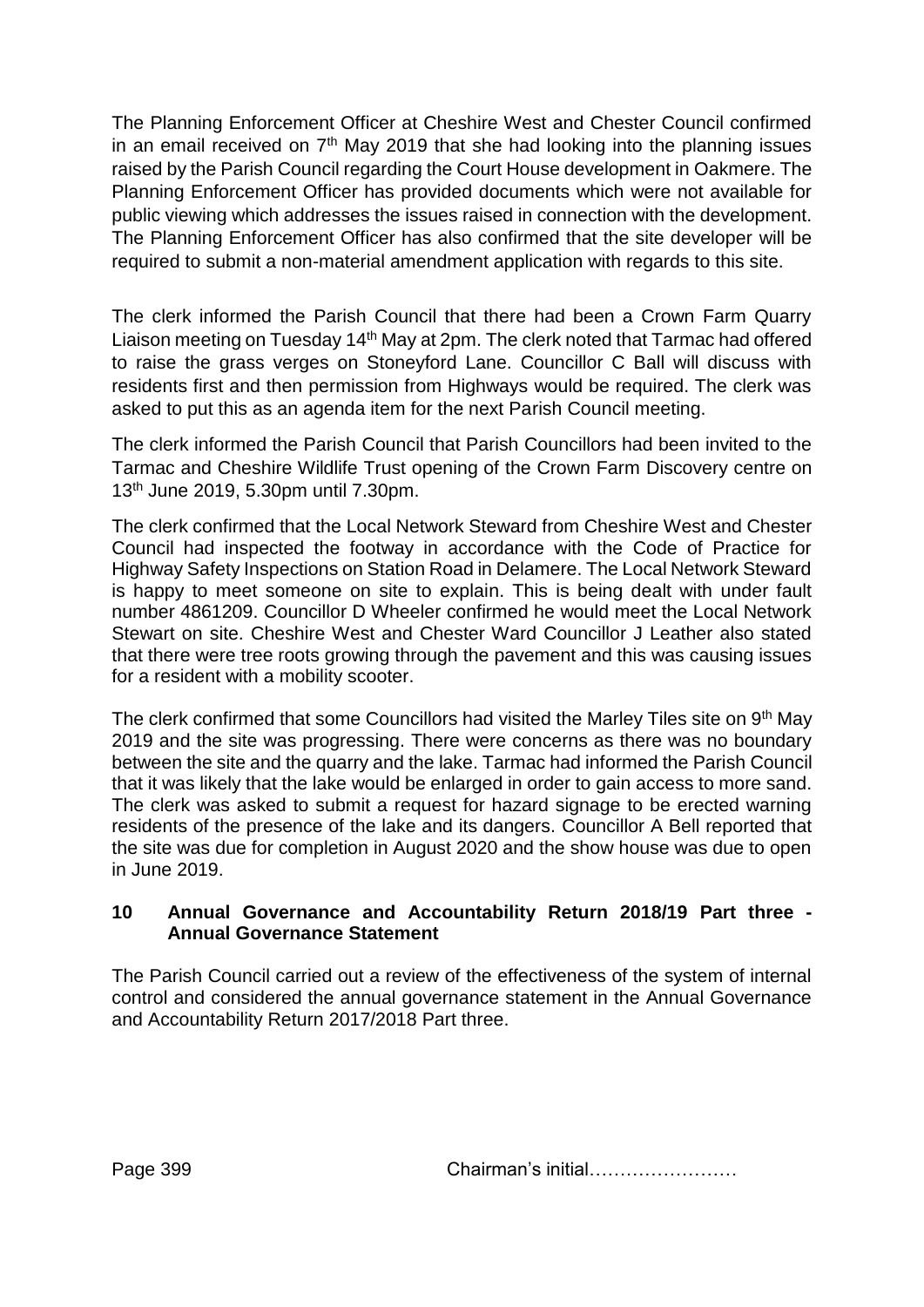## **RESOLVED** that;

- 1. The Parish Council have in place arrangements for effective financial management during the year, and for the preparation of the accounting statements.
- 2. The Parish Council maintained an adequate system of internal control including measures designed to prevent and detect fraud and corruption and reviewed its effectiveness.
- 3. The Parish Council took all reasonable steps to assure ourselves that there are no matters of actual or potential non-compliance with laws, regulations and Proper Practices that could have a significant financial effect on the ability of this authority to conduct its business or manage its finances
- 4. The Parish Council provided proper opportunity during the year for the exercise of electors rights in accordance with the requirement of the Account and Audit Regulations.
- 5. The Parish Council carried out an assessment of the risks facing this authority and took appropriate steps to manage those risks, including the introduction of internal controls and/or external insurance cover where required.
- 6. The Parish Council maintained throughout the year an adequate and effective system of internal audit of the accounting records and control systems.
- 7. The Parish Council took appropriate action on all matters raised in reports from internal and external audit.
- 8. The Parish Council considered whether any litigation, liabilities or commitments, events or transactions, occurring either during or after the yearend, have a financial impact on this authority and, where appropriate, have included them in the accounting statements.

# **RESOLVED** that;

Section 1- Annual Governance Statement 2018/2019 is approved and is signed and date by the Chairman, Councillor A Bell and the Clerk and Responsible Financial Officer, Mrs J Monks.

## **11 Annual Governance and Accountability Return 2018/19 Part Three – Accounting Statements**

The Clerk and Responsible Financial Officer has filled in the Accounting Statements for 2018/2019 and the Parish Council considered the Accounting Statements. The clerk confirmed that the internal auditor had audited the Parish Council accounts and had signed and dated the relevant sections on the return.

## **RESOLVED** that;

The Accounting Statements is approved and signed and dated by the Chairman, Councillor A Bell and the Clerk and Responsible Financial Officer, Mrs J Monks.

Page 400 Chairman's initial……………………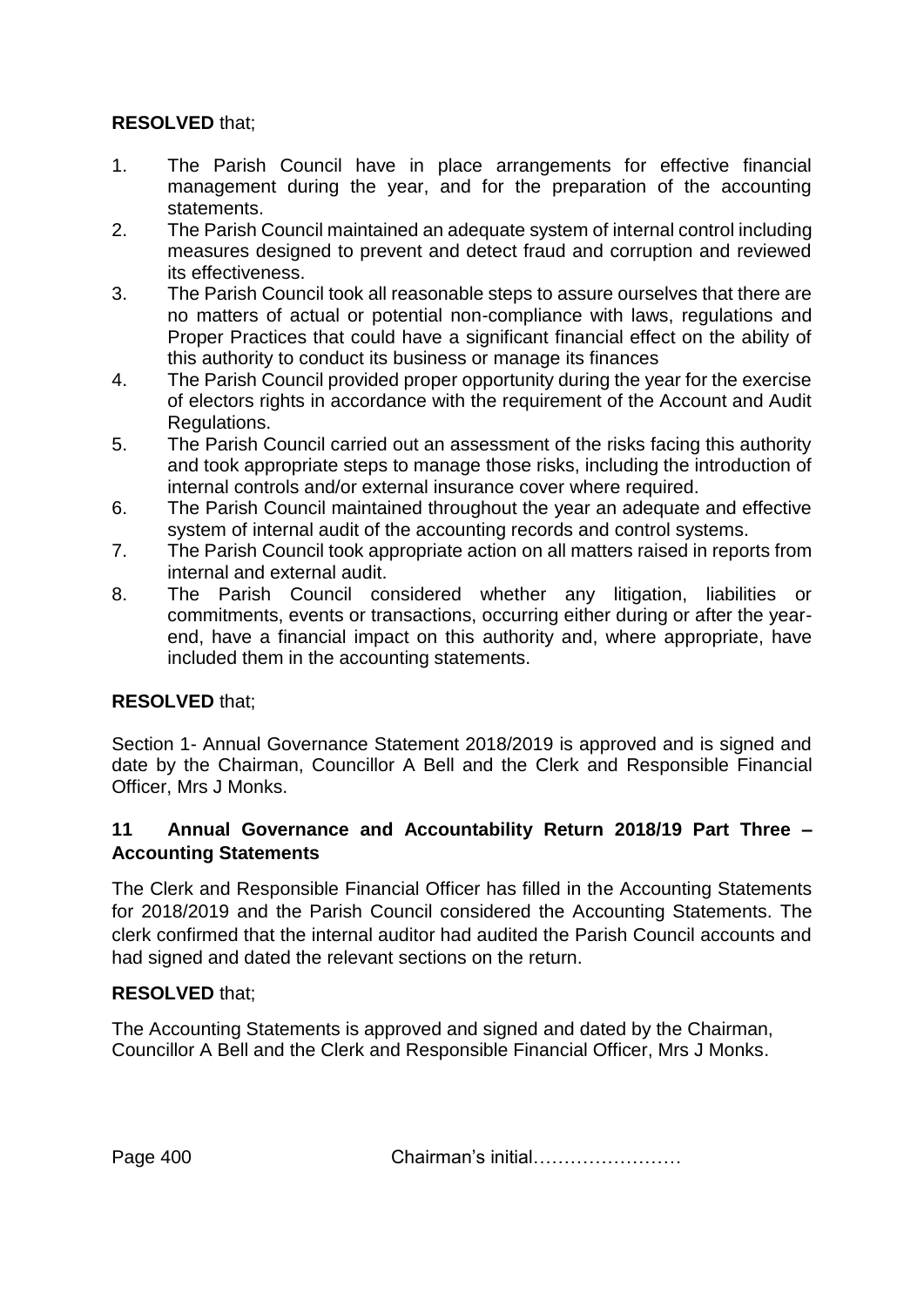## **12 Correspondence**

The clerk had received an email dated 25<sup>th</sup> April 2019 from the Chairman of Kelsall Parish Council requesting a £25,000 donation for the provision of a "Wellbeing Centre" in Kelsall. The clerk had requested details of the centre and financial details before any donation could be considered by the Parish Council.

## **13 Planning**

The Parish Council considered all of the planning applications that had been received up to  $20<sup>th</sup>$  May 2019.

(a) No objections were to be made to 19/01321/FUL, Construction of garage and new vehicle access off the highway, Forest Edge Tarporley Road Oakmere.

Councillor D Wheeler stated that he had received a complaint regarding the procedures of the Planning Department at Cheshire West and Chester Council with regards to the planning application for 77 Station Road. Cheshire West and Chester Ward Councillor J Leather stated that he would investigate this matter.

## **14 Finance**

The clerk was asked to get the forms in order to add Councillor A Bell as an authorised person to sign cheques. The clerk will put this as an agenda item for the next Parish Council meeting.

The clerk reported that the current bank balances were as follows and bank statements showing these amounts were presented and signed by the Chairman.

Bank account balance is £34,445.27 as at 30<sup>th</sup> April 2019. (The bank balance amount includes the New Homes Bonus fund)

Total of earmarked funds to date is £1206.83. Earmarked funds as follows; £334.00 for contribution for the speed limit reduction for Stoneyford Lane, (subject to plans), resolved to spend in November 2016 minutes.

£872.83 for Parish Council solicitors fees (Butcher & Barlow) appointed 16<sup>th</sup> October 2017. (deduced from the New Homes Bonus fund).

New Homes Bonus fund (which is included in the bank balance) is £14509.80.

£1692.88 unpaid cheques. April 2019 income £9680.00 precept, £777.50 VAT refund that the clerk has claimed back and £203.00 was advertising income.

The clerk reported that three invoices remained unpaid, to the total value of £147.00 and that she had send reminders for payment to all.

## **RESOLVED** that;

the following payments be authorised;

Page 401 Chairman's initial……………………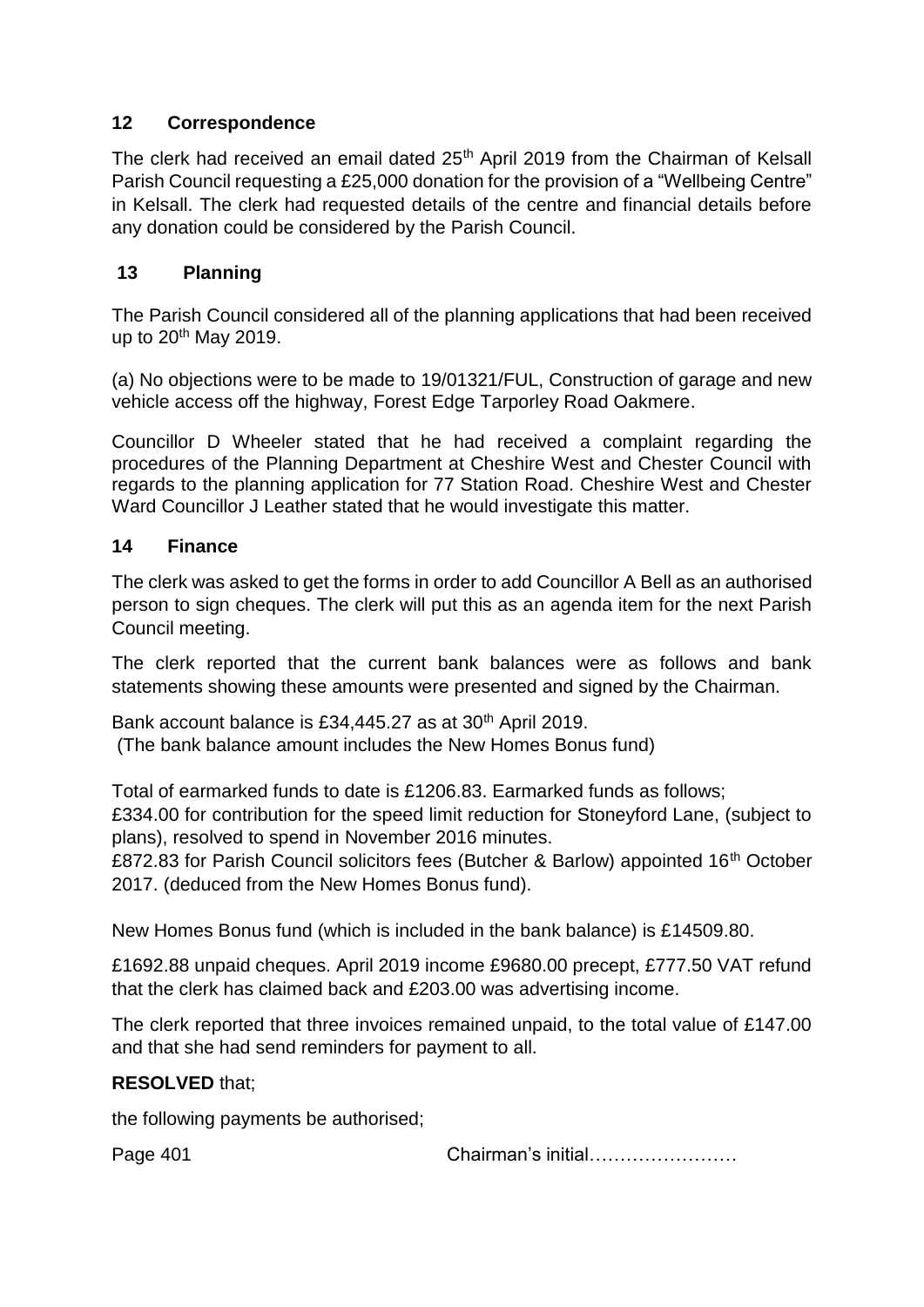| Method of<br>payment               | Payee                            | Particulars of payment                                                                                                                                                        | Amount   |
|------------------------------------|----------------------------------|-------------------------------------------------------------------------------------------------------------------------------------------------------------------------------|----------|
| Standing<br>Order 21 <sup>st</sup> | <b>Clerk</b>                     | Salary for May                                                                                                                                                                | £361.96  |
| Standing<br>Order 21 <sup>st</sup> | <b>Cheshire Pension Fund</b>     | Employers &<br>employees<br>contribution for May                                                                                                                              | £130.68  |
| 001036                             | <b>Delamere Community centre</b> | Room hire for Parish<br>Council meetings for<br>May 2019 to March<br>2020 (ten meetings at<br>£10.00 per meeting)                                                             | £100.00  |
| 001037                             | <b>Clerk</b>                     | <b>Expenses for May</b>                                                                                                                                                       | £35.12   |
| 001038                             | <b>Butcher and Barlow LLP</b>    | Final payment for<br><b>Forestry Commission</b><br>fees – reissue of<br>cheque 001027 in the<br>name of Eversheds<br>Sutherland, This<br>payment is in<br>2018/2019 accounts. | £1203.00 |
| 001039                             | <b>Zurich Municipal</b>          | Annual Insurance                                                                                                                                                              | £415.89  |
| 001040                             | John Edwards                     | Reimbursement for<br>email hosting charge                                                                                                                                     | £23.99   |

## **15 Internet Banking**

The clerk has access to view the bank account online however she has been recently advised by the NatWest that they will be increasing security on the account and as such there will be additional security in the future before online banking can be accessed.

#### **RESOLVED** that;

The clerk could order a card and card reader in order to continue to access online banking for the Parish Council's bank account.

Page 402 Chairman's initial……………………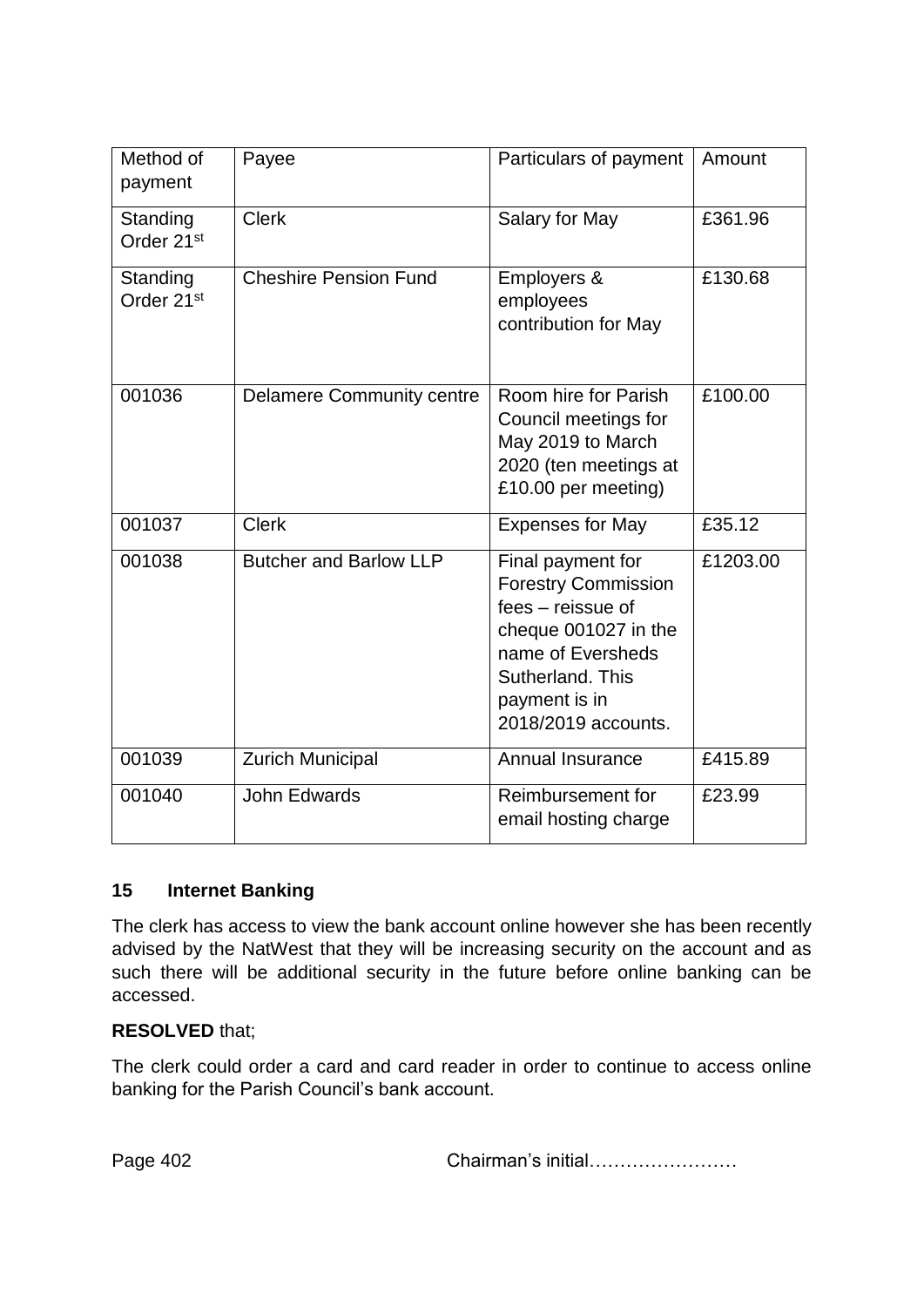# **16 Standing Orders and Financial Regulations**

The clerk had circulated the current standing orders for the attention of all the Parish Councillors.

#### **RESOLVED** that;

The Parish Council confirms the existing standing orders.

The clerk had circulated the current financial regulations for the attention of all the Parish Councillors.

#### **RESOLVED** that;

The Parish Council confirms the current Financial Regulations.

#### **17 Annual review of Internal Financial Controls**

The Parish Council has undertaken a review of the internal financial controls.

#### **RESOLVED** that;

The present arrangements for financial controls as detailed below are acceptable;

a) Cheques are raised in accordance with the financial report which is circulated with the agenda prior to each Parish Council meeting by the clerk.

b) The financial report is approved at each Parish Council meeting and then cheques are signed at each Parish Council meeting by two authorised signatories.

c) The Chairman at each Parish Council meeting reconciles the bank balance on the financial report with the bank statement and signs and dates each.

d) The financial statement which includes the bank balance and the cheques for payment for that month is entered into the minutes accordingly.

e) If any item of expenditure had been already approved a cheque can be issued, if necessary in-between Parish Council meeting dates and added on the following month's financial report.

#### **18 Risk Assessments and Assets**

## **Assets**

## **RESOLVED** that;

The following asset register is confirmed to be correct as at 31<sup>st</sup> March 2019 and this was signed and dated by the clerk and Chairman of the Parish Council.

Page 403 Chairman's initial……………………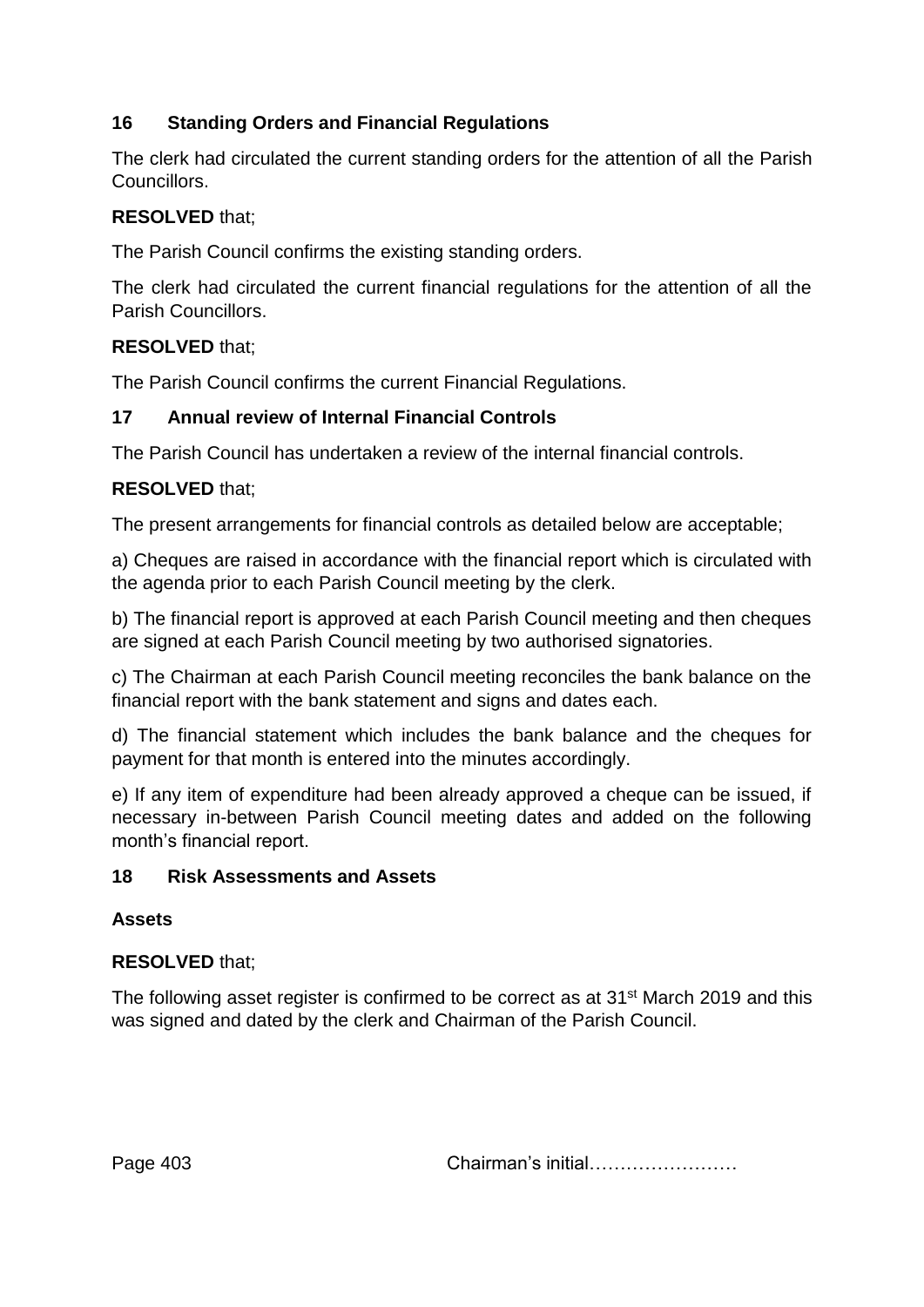Woodland known as 'The Little Wood, Bowyers Waste' comprising of 6 acres. 2 boundary signs Laptop Notice Board for the Little Wood 4 benches Filing Cabinet **Printer** 

Seats by Station Road, Eddisbury Hill and Frith Avenue

Goal posts on Frith Avenue

Bus Shelter on A556 opposite Delamere Academy School

Parish noticeboard at Delamere Academy School

Parish noticeboard on Station Road Laptop Computer. Gavel Bird boxes Defibrilator - AED plus PS series Defibrilator - heated cabinet Aviva 200 Noticeboard for Hogshead Lane in Oakmere Plaque for oak tree Verge marker posts on Stoneyford Lane

#### **Total value of assets as at 31.03.19 £17345.19**

The clerk stated that both laptops were unusable in the current condition. The clerk was asked to bring both laptops to the next Parish Council meeting for either repair or to be wiped and then destroyed.

#### **Risk Assessment**

The clerk had undertaken a Risk Assessment review for the Parish Council.

#### **RESOLVED** that;

That the Risk assessment was accepted by the Parish Council and this was signed and dated by the clerk and Chairman of the Parish Council.

Page 404 Chairman's initial……………………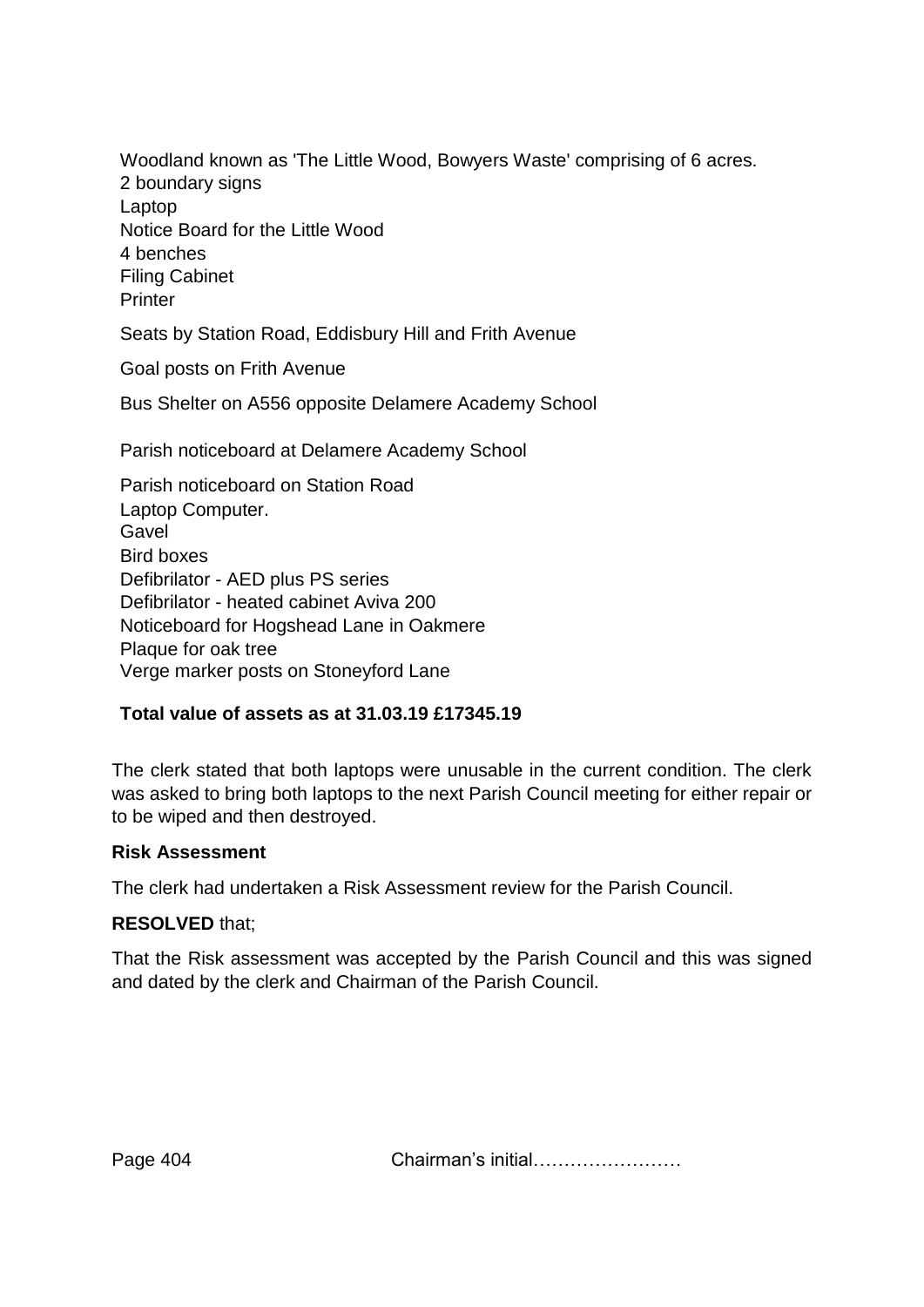## **19 Publication scheme, complaints procedure and Social Media Policy**

## **RESOLVED** that;

- (a) The publication scheme has been reviewed and confirmed for the Parish Council.
- (b) A complaints procedure has been reviewed and confirmed for the Parish Council
- (c) The Social Media policy has been reviewed and confirmed for the Parish Council.

## **20 Data Protection**

To review documentation and in relation to Data Protection and to take any action necessary.

# **RESOLVED** that;

- (a) The data protection policy has been reviewed and confirmed for the Parish Council.
- (b) The privacy notice has been reviewed and confirmed for the Parish Council.
- (c) The data protection audit policy has been reviewed and confirmed for the Parish Council.

# **21 Pelican Crossing for Station Road**

This item was deferred as Councillor J Edwards was not present at the meeting.

# **22 Update from Cheshire West and Chester Councillors**

Cheshire West and Chester Ward Councillor J Leather reported that he had attended several training courses recently and that Localities were asking him to draw up a plan of the issues for each Parish Council over the next year. The following were cited as requiring action; road safety, Delamere school car parking, Frith Avenue project, possible pelican crossing for Station Road and school transport.

Councillor D Rutter asked for an update with regards the widening of the road from Tarvin to Chester. Cheshire West and Chester Councillor J Leather stated that this had been ongoing for some time and this will become a priority soon.

# **23 Councillor's report and future agenda items**

Councillor A Bell reported that he has received complaints regarding the Abbey Arms junction and that he had contact the Highways Department of Cheshire West and Chester Council regarding this. The clerk was asked to put this as an agenda item for the next meeting.